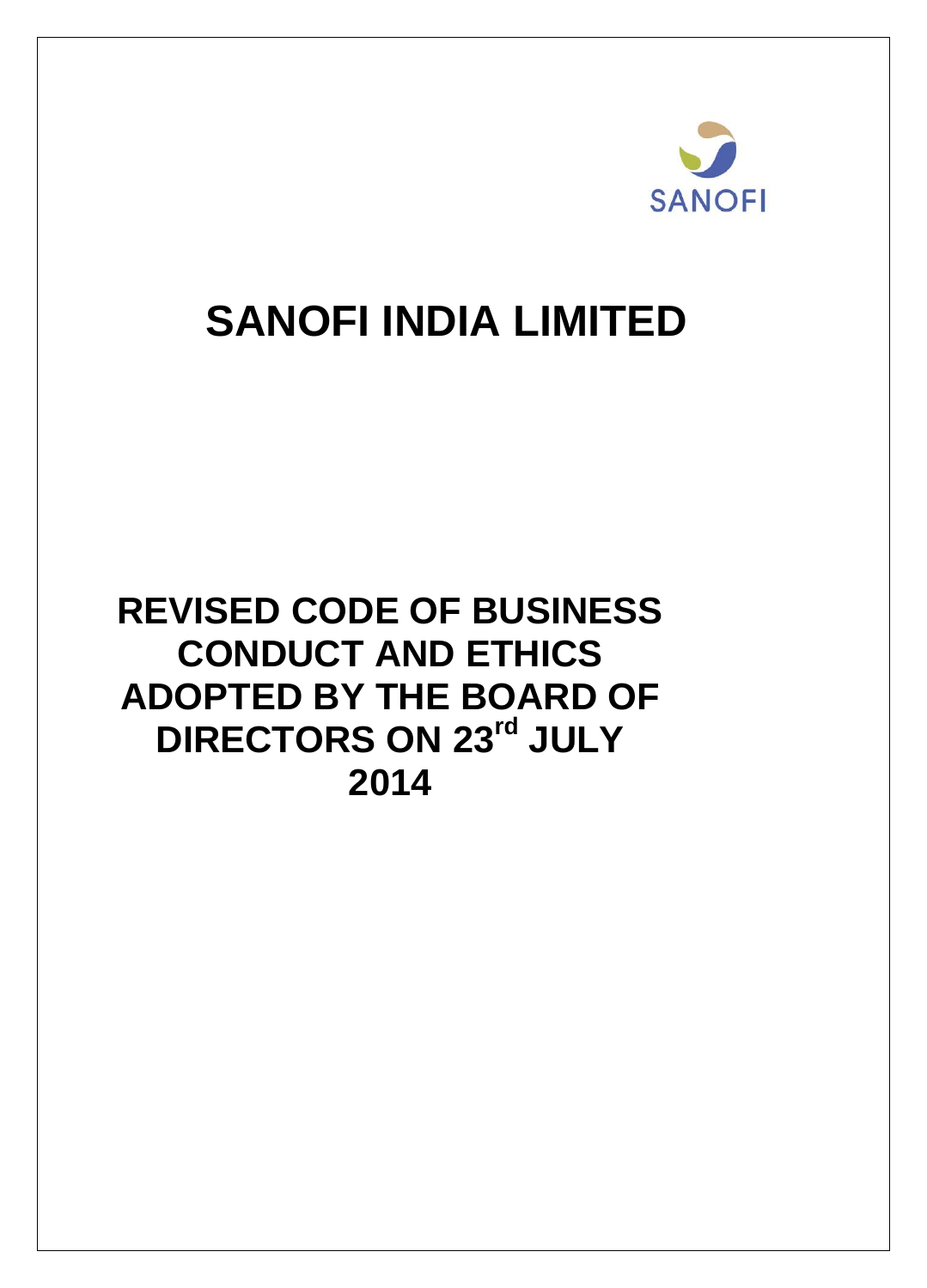#### **CODE OF BUSINESS CONDUCT AND ETHICS**

#### **Introduction**

The Board of Directors (the "Board") of Sanofi India Limited (the "Company") has adopted the following Code of Business Conduct and Ethics (the "Code") for Directors of the Company ("Directors") and all Members of the Management Committee ("Covered Employees"). The Board of Directors has the right to expand/amend the extent and coverage of employees under this Code.

The Company is committed to ethical and lawful business conduct and perceives it as critical to the Company's success. The Company will uphold ethical and legal standards while pursuing its objectives. Consistent with these principles, the Company's Board has adopted the Code for compliance both in letter and spirit by all Directors and Covered Employees. While it is not possible to anticipate every situation or circumstance that may arise, the Code is intended to serve as a broad guide. The Board reserves the right to amend, alter or terminate the Code at any time and for any reason, subject to applicable law.

Directors/Covered Employees who violate/deviate from the requirements of the Code will attract disciplinary action which may include termination of office /employment.

In performing their functions, Directors and Covered Employees will:

- $\triangleright$  Act with integrity, probity, honesty, transparency and with utmost good faith.
- $\triangleright$  Actively assist in implementing the Company's objectives and creating an organisation that is responsive, positive and driven by business and social needs.

#### **(1) Compliance with Laws, Rules and Regulations**

All Directors and Covered Employees must respect and obey all the applicable laws of the countries in which the Company operates. Violations of laws, rules and regulations may subject Directors/Covered Employees to individual criminal or civil liability, in addition to disciplinary action by the Company, apart from subjecting the Company to liability and/or loss of business.

#### **(2) Conflicts of Interest**

A "conflict of interest" exists when personal interest interferes in any way with the interests of the Company. As a general rule, Directors/Covered Employees should avoid actual or apparent conflicts of interest between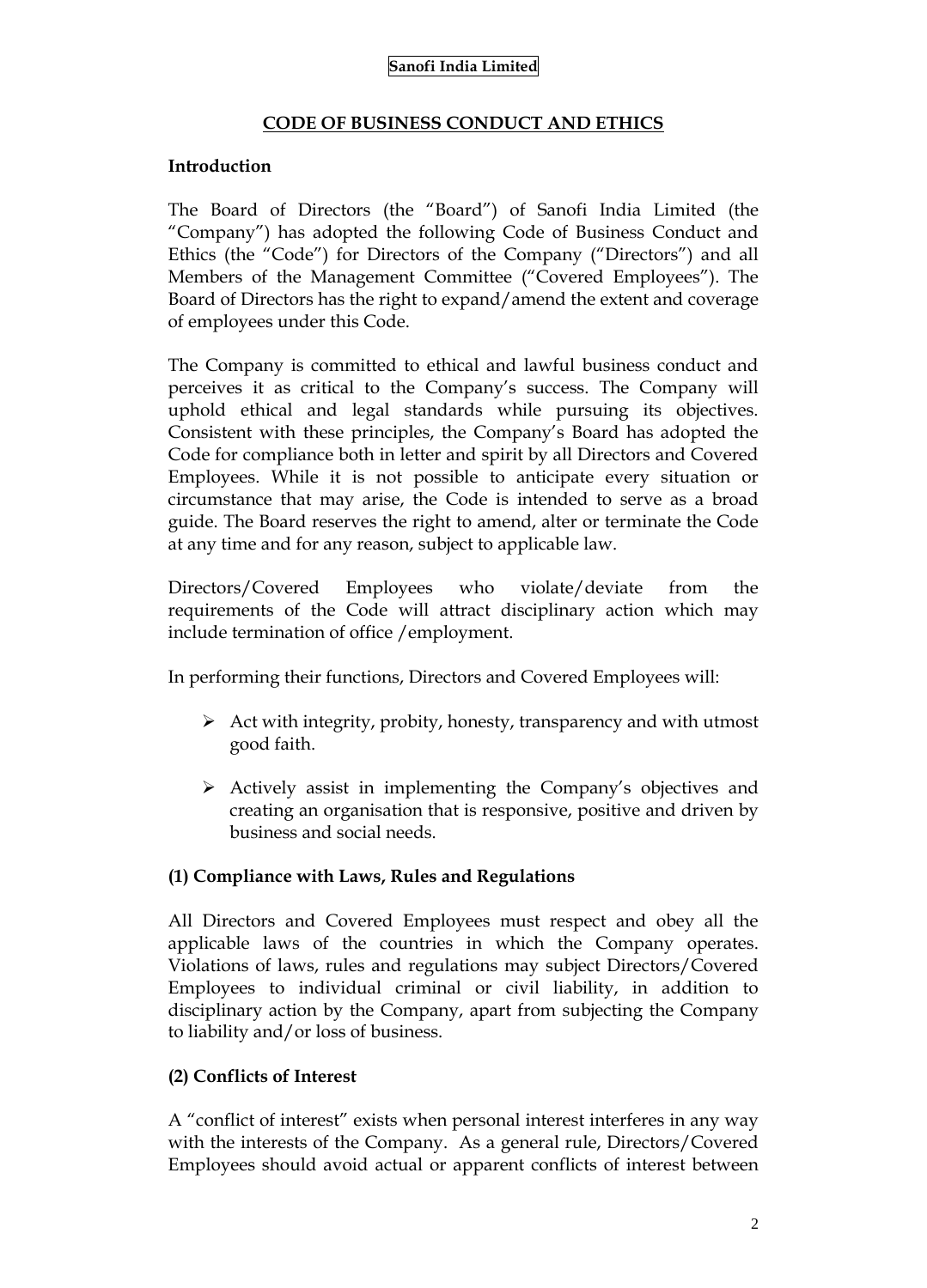their personal and professional relationships. A situation of conflict of interest arises when a Director/Covered Employee has interests that may make it difficult to perform his or her work for the Company objectively and effectively. Another example of situation of conflict of interest is when a Director/Covered Employee or members of his or her family, receives personal benefits as a result of his or her position in the Company.

It is deemed to be a conflict of interest or independence for a Director/Covered Employee to work simultaneously for a competitor, customer or supplier. Directors/Covered Employees are not allowed to work for a competitor as a consultant or board member unless approved by the Board. Conflicts of interest are prohibited as a matter of Company policy, except in exceptional circumstances and with the prior approval of the Board and subject to limitations imposed by law. It is not possible to describe all situations of conflicts of interest that could arise. Conflicts of interest may not always be clear-cut, so if a Director/Covered Employee is unclear, he/she should seek guidance of his/her immediate superior and/or the Chairman of the Audit Committee.

The purpose of business entertainment and gifts in a commercial setting is to create goodwill and sound working relationships, not to gain unfair advantage with customers or suppliers. No costly/unusual gift or entertainment should be offered, given, provided or accepted by any Director/Covered Employee or his/her relatives.

Directors / Covered Employees may not use the Company's assets, labour or information for personal use except as outlined in Section 8, "Protection and Proper Use of Company Assets and Proprietary Information", or unless approved by the Chairman of the Audit Committee or as part of a compensation or expense reimbursement program available to all Directors/Covered Employees.

A Director's disclosure of interest under Section 184 of the Companies Act, 2013 shall be treated as sufficient compliance under this clause regarding situations of potential conflicts of interest.

#### **(3) Insider Trading**

In order to assist with compliance with laws/regulations against insider trading, the Company has adopted the "Code of Conduct for dealing in Shares of the Company" governing trading in securities of the Company that is applicable to every Director/designated employee. Abiding by the aforesaid Code and Section 195 of the Companies Act, 2013 is mandatory.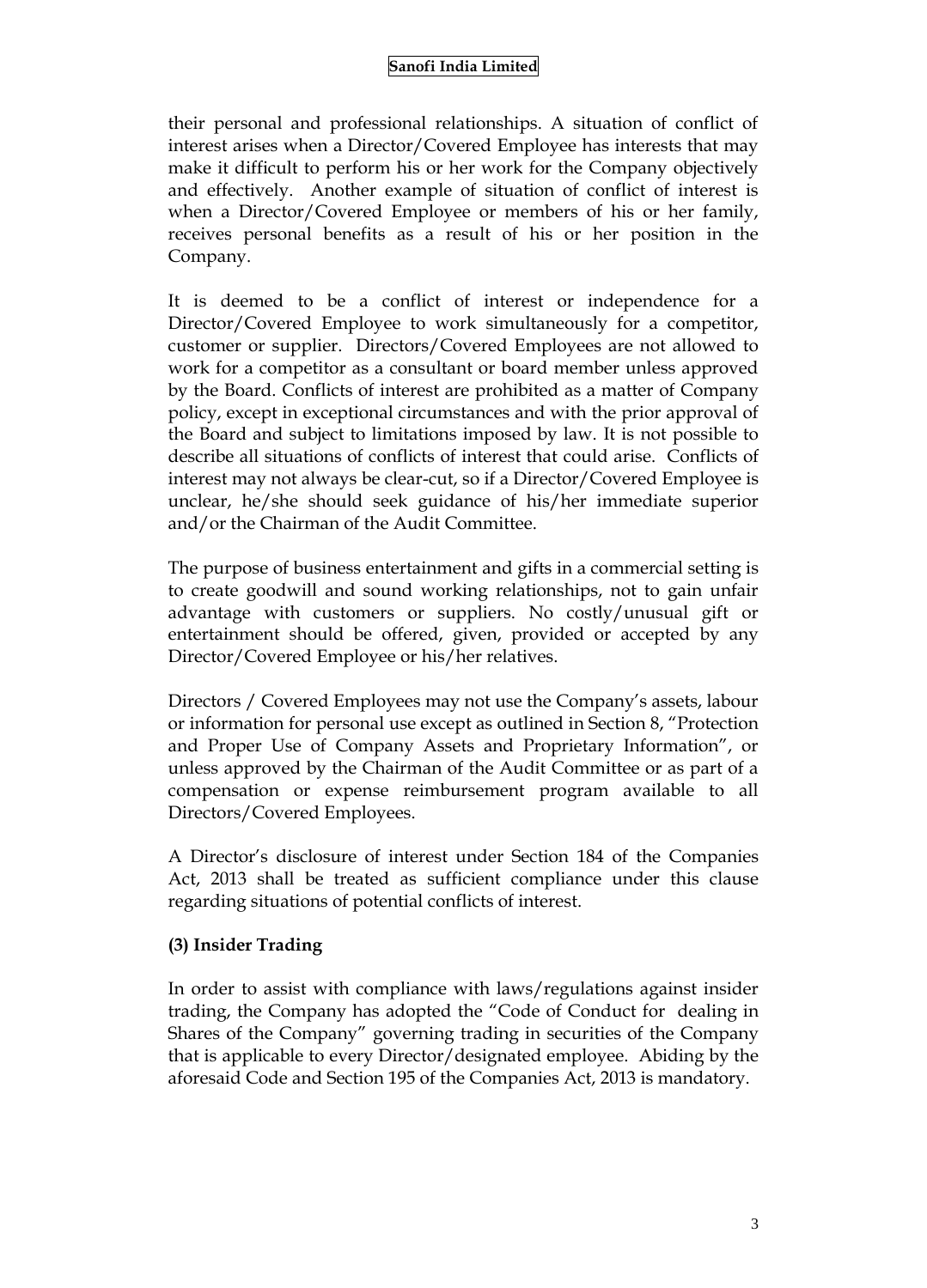Directors / covered Employees shall adhere to the provisions of Section 194 of the Companies Act, 2013 and accordingly shall not have any forward dealing in the securities of the Company.

# **(4) Competition and Fair Dealing**

The Company strives to outperform its competition fairly and honestly. Each Director/Covered Employee should deal fairly with the Company's customers, suppliers, competitors and employees and should not take unfair advantage of anyone through any intentional unfair-dealing practice. Pilfering proprietary information, possessing trade secret information that was obtained without the owner's consent, or inducing such disclosures by past or present employees of other companies is prohibited.

# **(5) Discrimination and Harassment**

The Company is firmly committed to providing equal opportunity in all aspects of employment and any illegal discrimination or harassment of any kind is prohibited.

# **(6) Health and Safety**

The Company strives to provide each employee with a safe and healthy work environment. Every Director/Covered Employee has responsibility for maintaining a safe and healthy workplace by following safety and health rules and practices and reporting accidents, injuries and unsafe equipment, practices or conditions. Being under the influence of illegal drugs and/or alcohol on the job is absolutely prohibited.

# **(7) Confidentiality**

Directors/Covered Employees shall maintain the confidentiality of information entrusted to them by the Company and any other confidential information about the Company that comes to them, from whatever source, in their capacity as Directors/Covered Employees, except when disclosure is duly authorised by the Managing Director or Chief Financial Officer or the Audit Committee or the Board of Directors or is required by laws or regulations. Confidentiality extends to information that suppliers and customers have entrusted to the Company. Use of confidential information for personal gain is strictly prohibited.

# **(8) Protection and Proper Use of Company Assets and Proprietary Information**

All Directors/Covered Employees must endeavour to protect the Company's assets and ensure their efficient use. Any suspected incident of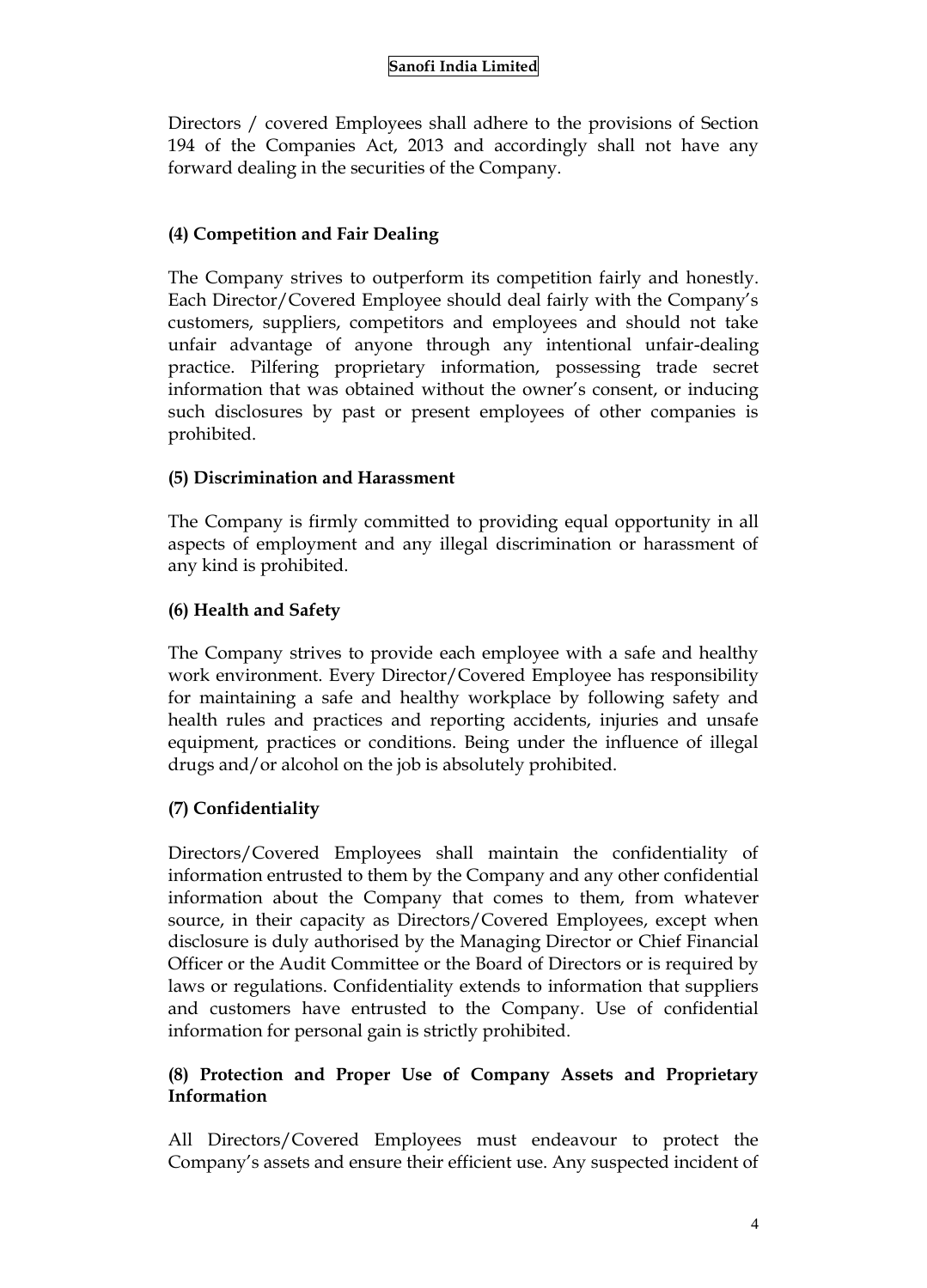fraud or theft should be immediately reported to the Head of Human Resources and in appropriate cases, the Chairman of the Audit Committee for investigation. Company assets should not be used for personal use, though incidental personal use may be permitted when properly authorised.

The obligation of Directors/Covered Employees to protect the Company's assets includes protecting its proprietary information. Proprietary information includes intellectual property such as trade secrets, patents, trademarks, designs and copyrights, as well as business, marketing and service plans, engineering and manufacturing ideas, designs, databases, records and unpublished financial data. Unauthorised use or distribution of this information is not only a violation of Company policy and the terms of employment with the Company, but could also be illegal and result in civil and/or criminal liabilities.

# **(9) Reporting any Illegal or Unethical Behavior**

If any Director/Covered Employee believes that a violation of or significant deviation from the Code has occurred or has become unavoidable, he/she must contact the Head - Human Resources and in appropriate cases the Chairman of the Audit Committee.

Use of the above reporting procedures in bad faith or in a false or frivolous manner will be considered a violation of the Code.

#### **(10) Specific Code for Independent Directors**

Schedule IV of the Companies Act, 2013 read with Section 149(8) has specified a Code for Independent Directors which has been set out in Annexe – I.

#### **(11) Waiver of the Code**

Any waiver of the Code or any provision of the Code for any Director/Covered Employee can be made only by the Board of Directors and disclosed as required by law or SEBI/Stock Exchange regulations.

#### **(12) Compliance Procedures**

Every Director and Covered Employee shall annually confirm on or before January 31 compliance of the Code in the prescribed form given in Annexe - II.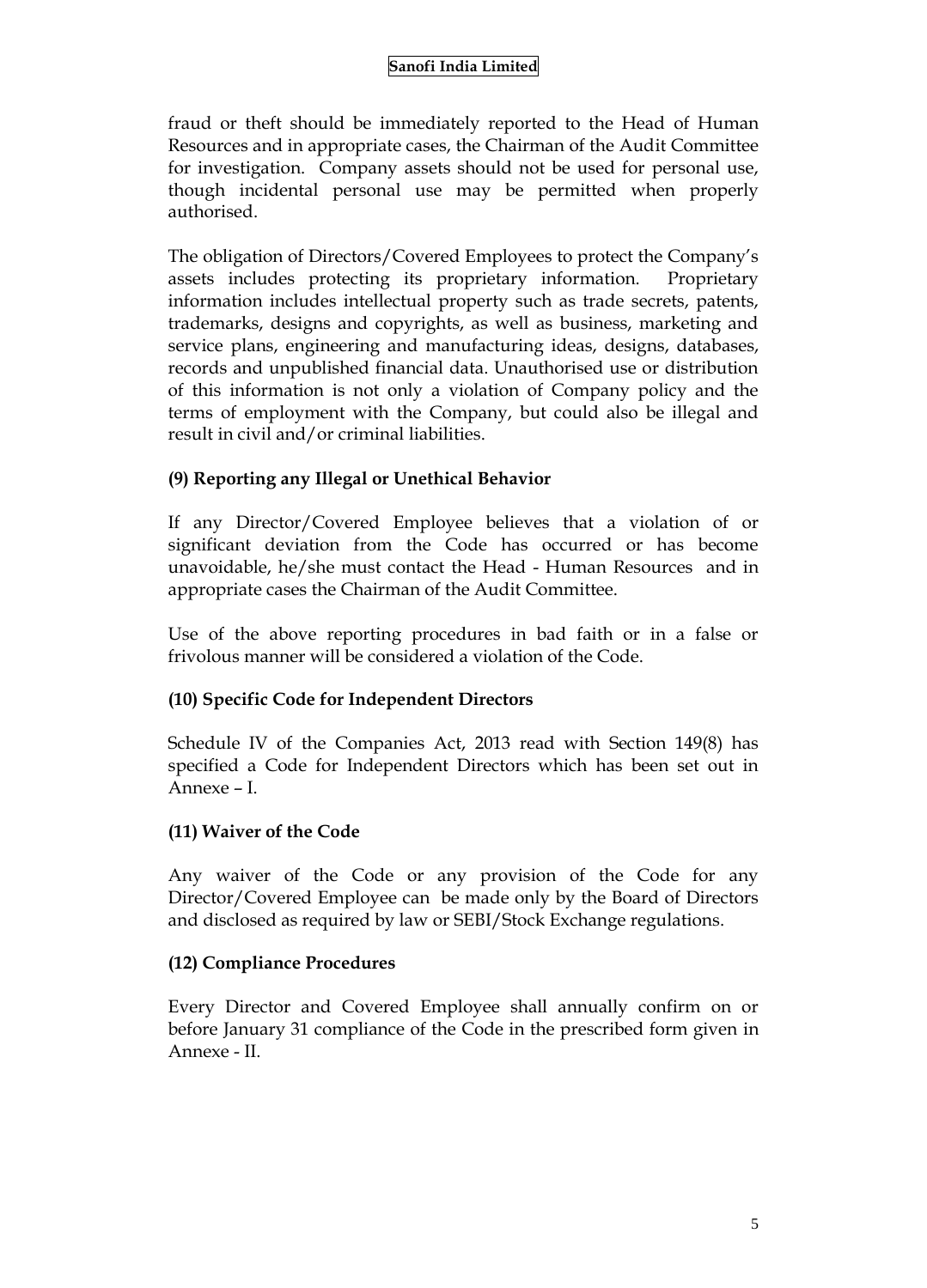# **ANNEXE - I**

# **CODE FOR INDEPENDENT DIRECTORS**

# **I. Guidelines of professional conduct :**

An independent director shall :

- (1) uphold ethical standards of integrity and probity;
- (2) act objectively and constructively while exercising his duties;
- (3) exercise his responsibilities in a *bona fide* manner in the interest of the company;
- (4) devote sufficient time and attention to his professional obligations for informed and balanced decision making;
- (5) not allow any extraneous considerations that will vitiate his exercise of objective independent judgement in the paramount interest of the company as a whole, while concurring in or dissenting from the collective judgement of the Board in its decision making;
- (6) not abuse his position to the detriment of the company or its shareholders or for the purpose of gaining direct or indirect personal advantage or advantage for any associated person;
- (7) refrain from any action that would lead to loss of his independence;
- (8) where circumstances arise which make an independent director lose his independence, the independent director must immediately inform the board accordingly;
- (9) assist the company in implementing best corporate governance practices.

# **II. Role and functions :**

The independent directors shall :

- (1) help in bringing an independent judgement to bear on the Board's deliberations especially on issues of strategy, performance, risk management, resources, key appointments and standards of conduct;
- (2) bring an objective view in the evaluation of the performance of board and management
- (3) scrutinize the performance of management in meeting agreed goals and objectives and monitor the reporting of performance;
- (4) satisfy themselves on the integrity of financial information and that financial controls and the systems of risk management are robust and defensible;
- (5) safeguard the interests of all stakeholders, particularly the minority shareholders;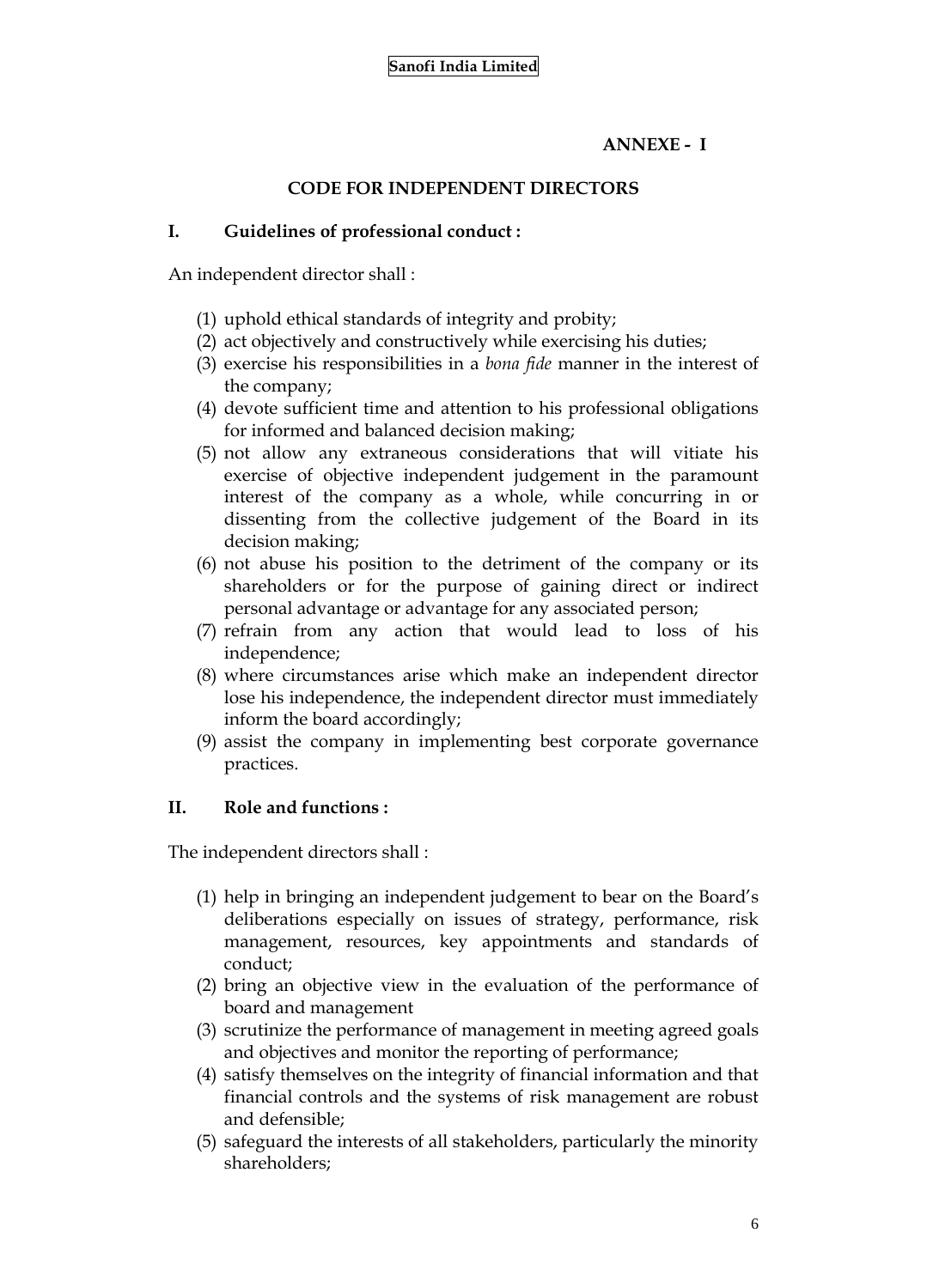- (6) balance the conflicting interest of the stakeholders;
- (7) determine appropriate levels of remuneration of executive directors, key managerial personnel and senior management and have a prime role in appointing and where necessary recommend removal of executive directors, key managerial personnel and senior management;
- (8) moderate and arbitrate in the interest of the company as a whole, in situations of conflict between management and shareholder's interest.

#### **III. Duties**

The independent directors shall :

- (1) undertake appropriate induction and regularly update and refresh their skills, knowledge and familiarity with the company;
- (2) seek appropriate clarification or amplification of information and, where necessary, take and follow appropriate professional advice and opinion of outside experts at the expense of the company;
- (3) strive to attend all meetings of the Board of Directors and of the Board committees of which he is a member;
- (4) participate constructively and actively in the committees of the Board in which they are chairpersons or members;
- (5) strive to attend the general meetings of the company;
- (6) where they have concerns about the running of the company or a proposed action, ensure that these are addressed by the Board and, to the extent that they are not resolved, insist that their concerns are recorded in the minutes of the Board meeting;
- (7) keep themselves well informed about the company and the external environment in which it operates;
- (8) not to unfairly obstruct the functioning of an otherwise proper Board or committee of the Board;
- (9) pay sufficient attention and ensure that adequate deliberations are held before approving related party transactions and assure themselves that the same are in the interest of the company;
- (10)ascertain and ensure that the company has an adequate functional vigil mechanism and to ensure that the interests of a person who uses such mechanism are not prejudicially affected on account of such use;
- (11)report concerns about unethical behaviour, actual or suspected fraud or violation of the company's code of conduct or ethics policy;
- (12)acting within his authority, assist in protecting the legitimate interests of the company, shareholders and its employees;
- (13)not disclose confidential information, including commercial secrets, technologies, advertising and sales promotion plans,